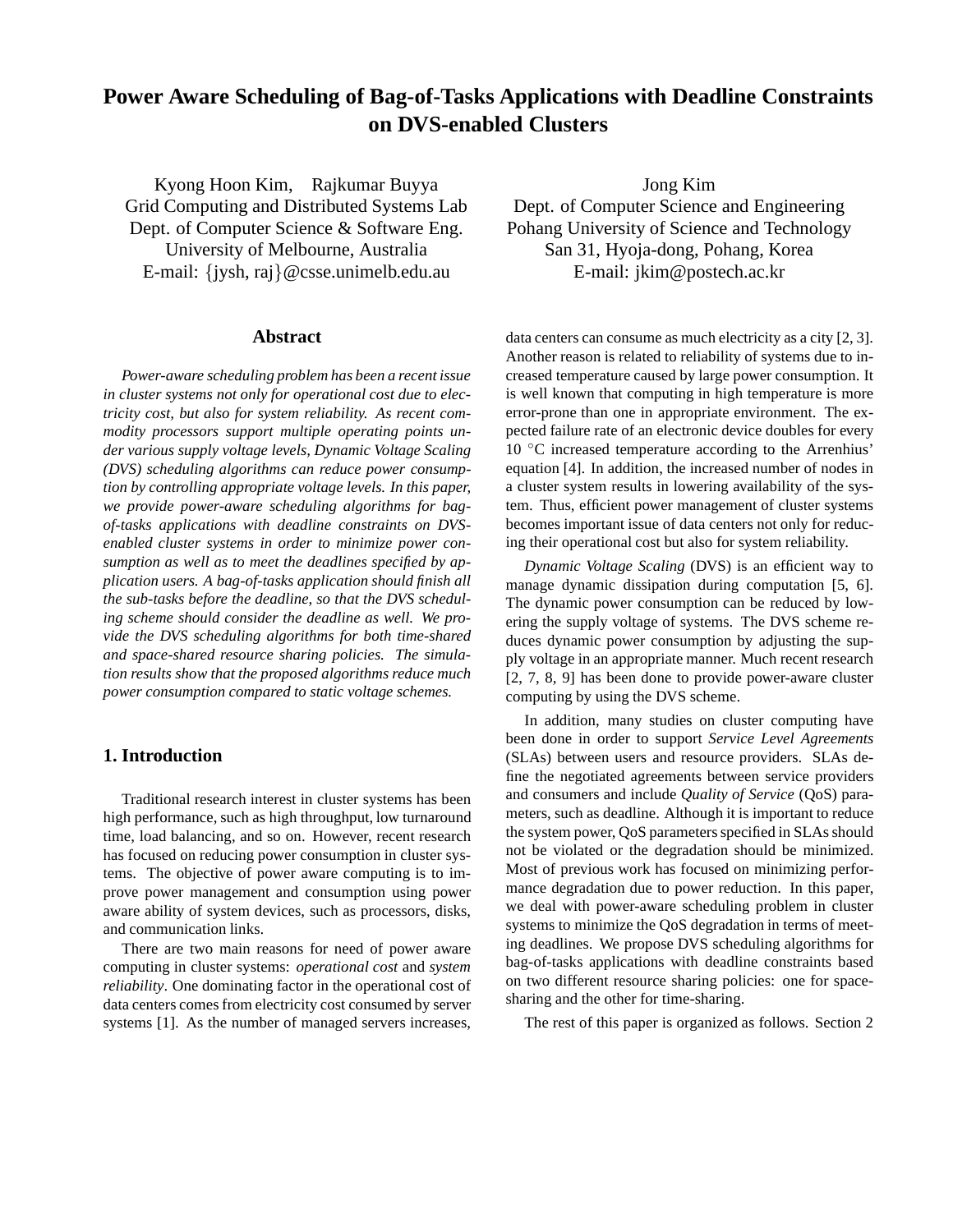describes related work on power-aware cluster systems. In Section 3, the system model is provided, including cluster, energy, and job models. The proposed DVS scheduling algorithms for both space-shared and time-shared approaches are explained in Section 4. Simulation results are given in Section 5, and this paper concludes with Section 6.

# **2. Related Work**

Reducing energy consumption has been one of hot research topics in the area of embedded systems because of the limitation of battery lifetime. Since there is no dedicated energy source in mobile devices, efficient power management is a critical problem in those systems. Recently, research in high performance computing has also introduced and developed power-aware platform to reduce the total energy not only for the operational cost but also for the system reliability. The main goal is to minimize the consumed energy in the system with little degradation of performance.

In order to provide the power-aware ability, there are two main approaches to build power-aware cluster platforms. The first is to design and develop high performance clusters with consideration of energy consumption. BlueGene/L [10, 11] is designed with system-on-chip technology to reduce power in processors and network links. Green Destiny [12] consists of 240 Transmeta processors which consume low power. Orion Multisystem [13] workstations also provide low-power cluster systems.

The second approach to build power-aware clusters is using DVS-enabled commodity systems. Many recent commodity processors support DVS with multiple operating points. Such cluster platforms include a 10 AMD Athlon64 cluster [2], NEMO with 16 Intel Pentium Ms [7], CAFfeine with 16 AMD Opterons [8, 17], and Clusters using Crusoe and Turion [9].

Many recent studies have been conducted to provide power reduction for scientific applications on power-aware cluster systems. Hsu and Feng [8] provide  $\beta$ -adaptation algorithm that automatically adapts CPU frequencies in a DVS-enabled run-time system. They define the intensity level of off-chip accesses as  $\beta$  and propose a method to estimate this  $\beta$  at run time. In [7], three distributed DVS scheduling strategies are proposed: using the CPUSPEED daemon, scheduling from the command-line, and scheduling within application. They develop a software framework to implement and evaluate various scheduling techniques. In [9], they provide a profile-based power-performance optimization to select an appropriate gear using DVS scheduling. Their work is based on the developed power-profiling system called PowerWatch.

Since MPI is a commonly used programming model for scientific applications, much effort has been done to reduce energy consumption for MPI programs. *Jitter* [2] addresses inter-node bottlenecks in MPI programs to save energy. It selects an appropriate gear based on the slack time to each synchronization point. In [7], they present a profilebased optimization in MIPCH. One recent research in [14] presents a transparent MPI run-time system which exploits communication phases in MPI programs to reduce energy. In [15], they reduce energy consumption of parallel sparse matrix applications modeled by MPI.

In real-time systems, DVS technique is used in order to save energy consumption as well as to meet the task deadline. Many studies have been done on DVS real-time scheduling on single processor systems [19, 20, 23]. The basic idea is to slowdown the clock speed using slack time to the task deadline. In this paper, we consider deadline as QoS metric of applications submitted to the cluster systems. Few previous power-aware cluster platform has considered both QoS and energy consumption. Thus, we focus on the problem to reduce energy for applications with deadlines.

# **3. System Model**

### 3.1. Cluster model

A cluster system is composed of multiple Processing Elements (PEs) and a central resource controller. Each PE executes submitted jobs as an independent processing unit so that it manages its own job queue and scheduler. When users submit their jobs to the cluster system, the resource controller plays a role for admission control based on information from PEs in the system.

PEs are assumed to be homogeneous so that they provide the same processing performance in terms of MIPS (Million Instruction Per Second). Thus, a cluster system in this paper is defined as  $(N, Q)$ , where N is the number of PEs and Q is the processing performance of each PE in terms of MIPS.

### 3.2. Energy model

The main power consumption in CMOS circuits is composed of dynamic and static power. The dynamic energy consumption ( $E_{dynamic}$ ) by a task is proportional to  $V_{dd}^2$ and  $N_{cycl}$  ( $E_{dynamic} = k_1 V_{dd}^2 N_{cycl}$ ), where  $V_{dd}$  is the supply voltage and  $N_{cycl}$  is the number of clock cycles of the task [6]. The DVS (Dynamic Voltage Scaling) scheme reduces the dynamic energy consumption by decreasing the supplying voltage, which results in slowdown of the execution time. As for static energy consumption  $(E_{static})$ , we use a fraction of the dynamic power consumption as an approximate value ( $E_{static} = k_2 E_{dynamic}$ ), which is usually less than 30% [21, 22].

Let us consider that a task of  $L$  Million Instructions (MIs) is executed on a processor with  $V$  supply voltage and M MIPS performance. The execution time is defined by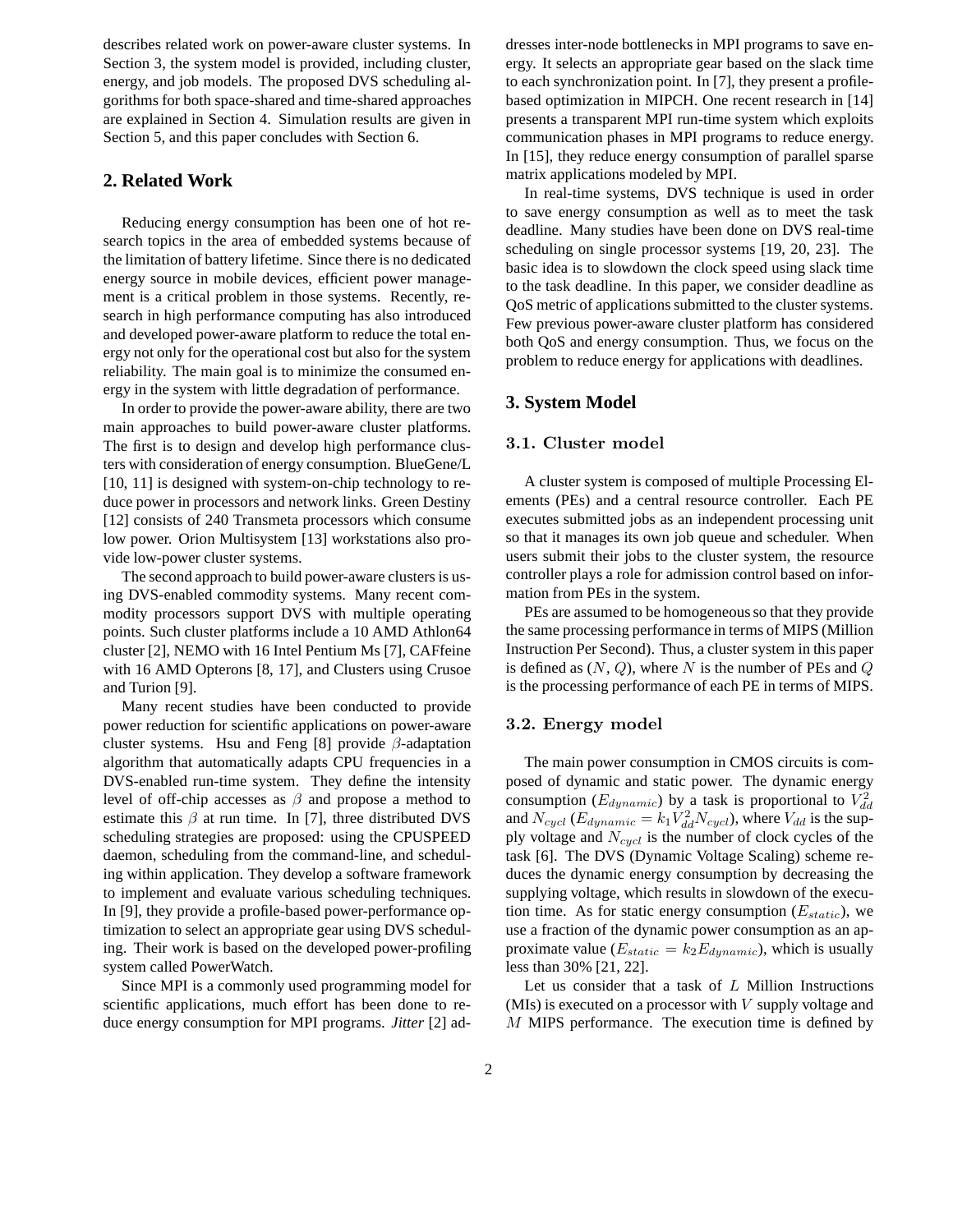$L/M$  seconds. The energy consumption during the task execution is defined by Equation (1) since the number of clock cycles is in proportion to the number of instructions. In Equation (1),  $\alpha$  is a proportional constant.

$$
E = E_{dynamic} + E_{static}
$$
  
=  $k_1 V^2 L + k_2 (k_1 V^2 L) = \alpha V^2 L$  (1)

We assume that the PE in a cluster system can adjust its supply voltage from  $V_1$  to  $V_m$  discretely. The associated processor speed with each supply voltage  $V_i$  is denoted as  $Q_i$  ( $i = 1, \dots, m$ ) in terms of MIPS. Without loss of generality,  $Q_{i+1}$  is assumed to be larger than  $Q_i$ . We also define the normalized speed of each voltage  $V_i$  as  $S_i$ , which is determined by  $Q_i/Q_m$ . Table 1 shows an example of four voltage levels.

**Table 1. An example of energy model**

| Voltage $(V_i)$ | MIPS $(Q_i)$ | Relative Speed $(S_i)$ |  |
|-----------------|--------------|------------------------|--|
| 0.9V            | 4,000        | 0.4                    |  |
| 1.1 V           | 6,000        | 0.6                    |  |
| 1.3V            | 8,000        | 0.8                    |  |
| 1.5 V           | 10,000       | 1.0                    |  |

### 3.3. Job model

A job in this paper is considered to be a bag-of-tasks application [16], which consists of multiple independent tasks with no communication among each other. In order to obtain the job's result, these tasks should be completed. In addition, we specify deadline of a job as QoS parameter, so that the job execution must be finished before the deadline.

Thus, a user's job is defined as  $(p, \{l_1, l_2, \dots, l_p\}, d)$ , where  $p$  is the number of sub-tasks,  $l_i$  is the number of instructions of the  $i$ -th task in Million Instructions (MIs), and d is the deadline. The execution time of a task of length  $l_i$ varies according to the processor performance on which the task is run. Since the execution time is easily obtained from the task length on a processor, we use the task length as a task specification instead of the execution time. We also assume that the number of instructions of each task is known in advance.

# 3.4. Problem to solve

In this paper, we consider power-aware scheduling of bag-of-tasks applications with deadline constraints in a DVS-enabled cluster system. Users submit their jobs with deadline constraints as QoS parameters. The cluster system should allocate the resource to jobs for the purpose of meeting their QoS requirements of deadlines.

The cluster system needs to reduce the energy consumption not only for operational cost but also for system reliability. However, there are some trade-offs between reducing energy consumption and meeting deadlines. Running processing elements under low supply voltage decreases the energy consumption but causes jobs to miss deadlines due to low processor speeds. On the contrary, controlling processors under high supply voltage can meet job deadlines, which incurs much energy consumption. Thus, it is required to control supply voltages of PEs in the cluster as low as possible to reduce the energy consumption, under the constraint that all the deadlines of accepted jobs can be met.

This paper deals with the problem of adjusting each PE's supply voltage as well as scheduling jobs in a DVS-enabled cluster system. Since we consider dynamically arriving jobs, the proposed approach focuses on the scheduling of currently available jobs in a best-effort manner to meet the deadlines and reduce the energy consumption.

# **4. DVS-based Cluster Scheduling**

### 4.1. Job admission control

When a cluster system receives a job from a user, the resource controller decides whether to accept the job. The proposed job admission scheme guarantees the deadlines of previously accepted jobs in the system. Thus, it allocates PEs to the new job as long as all the tasks can meet their deadlines. Figure 1 shows the job admission and execution steps in the system.

- (1) *Job submission*: A user submits a new bag-of-tasks job with deadline to the cluster system.
- (2) *Schedulability test & Energy estimation*: The resource controller requests schedulability and required energy consumption for each task of the job to all PEs.



**Figure 1. Resource allocation framework**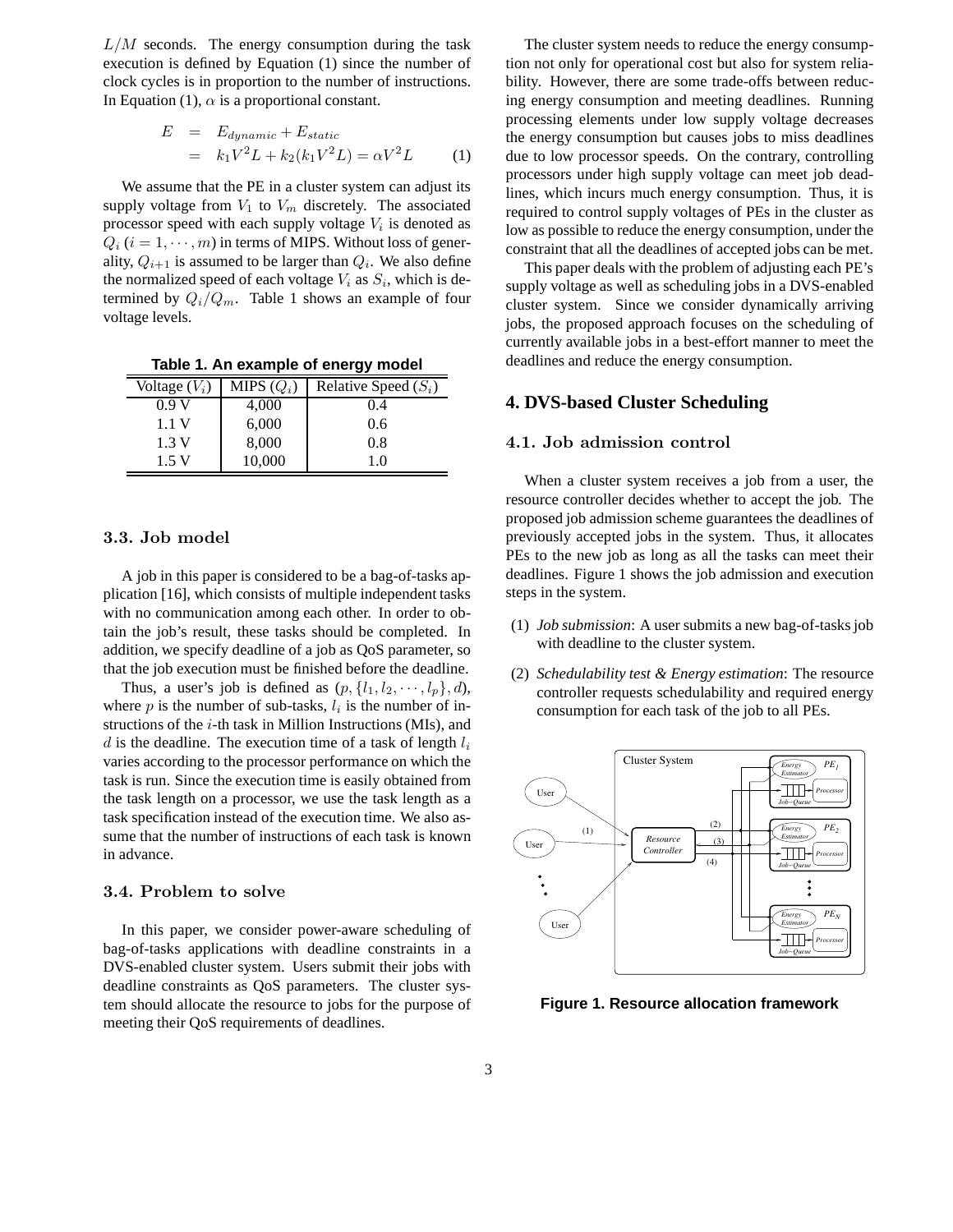- (3) *Acknowledgement of schedulability and energy amount*: Each PE tests the schedulability of the new task and returns the estimated energy consumption in case of being schedulable.
- (4) *Selection of PEs*: The resource controller selects the lowest-energy PE which can run each task.

Since a job consists of multiple tasks, steps from (2) to (4) are repeated until all the tasks are allocated. Provided that all tasks meet the deadlines, the resource controller accepts the new job. Otherwise, it rejects the job because it cannot guarantee the deadline of the job. Figure 2 describes the pseudo-algorithm of admission control of a new job.

For each sub-task of a job  $J$ , PEs checks the schedulability of the task (line 5). The function *schedulable* (proc, l, d) returns the schedulability of a task with length  $l$  and deadline d on the PE proc. And, the function *energy estimate* () returns the estimated energy consumption on that PE. Since  $PE_{alloc}$  indicates the PE with the lowest energy consumption (line 7-10), the task is allocated to  $PE_{alloc}$  (line 13-14).

Each PE in the cluster system controls its supply voltage and schedules the jobs in its own job queue. A PE can share its processing unit among available jobs in the queue. The traditional sharing policies are classified into *space-sharing* and *time-sharing* schemes. The space-shared policy executes one task at a time, which is generally implemented by priority-driven scheduling algorithms. In time-shared policy, multiple tasks share the processing unit for their time slices. This paper provides one space-shared scheduling algorithm based on EDF (Earliest Deadline First) in Section 4.2 and one time-shared scheduling algorithm in Section 4.3.

### 4.2. EDF-based DVS scheduling

In this subsection, we focus on scheduling of tasks in a PE. A bag-of-tasks of a job are distributed to different PEs according to the energy consumption shown in Figure 1. Thus, we denote the current available task set in the  $k$ -th PE as  $T_k = {\tau_{k,i}(e_{k,i}, d_{k,i}) | i = 1, \cdots, n_k}$ , where  $e_{k,i}$  and  $d_{k,i}$  are the remaining execution time and deadline of the *i*th task in each. If the remaining task length is  $l_{k,i}$ , then the remaining execution time  $e_{k,i}$  is defined by  $l_{k,i}/Q_m$ . And,  $n_k$  is the number of tasks in  $T_k$ .

Since the priority assignment scheme is based on EDF,  $T_k$  is sorted by the deadline so that it follows  $d_{k,i} \leq d_{k,i+1}$ , where  $i = 1, \dots, n_k - 1$ . The scheduler always executes the earliest-deadline task in the queue.

Let us denote the current supply voltage level of  $PE_k$ as  $v_k$ . In order to derive the supply voltage, the temporary utilization,  $u_{k,i}$ , is defined as the following.

$$
u_{k,i} = \frac{\sum_{j=1}^{i} e_{k,j}}{d_{k,i}}
$$

```
Algorithm Admission Resource Allocation (J)
/∗ - J = (p, \{l_1, \dots, l_p\}, d): a new job
  - N: the number of processing elements
∗/
1: for i from 1 to p do
2: PE_{alloc} \leftarrow null;3: energy_{min} \leftarrow MAX\_VALUE;4: for k from 1 to N do
5: if (<u>schedulable</u> (PE_k, l_i, d) == true) then
6: energy_k \leftarrow energy\_estimate (PE_k, l_i, d);7: if energy_k < energy_{min} then
8: energy_{min} \leftarrow energy_k;9: PE_{alloc} \leftarrow PE_{k};10: endif
11: endif
12: endfor
13: if PE_{alloc}! = null then
14: Allocate the i-th task of J to PE_{alloc}.
15: else
16: Cancel all jobs of J.
17: return reject;
```
- 18: **endelse**
- 19: **endfor**
- 20: **return** *accept*;

### **Figure 2. Application admission and resource allocation**

The temporary utilization  $(u_{k,i})$  implies the required processor utilization for task  $\tau_{k,i}$  by EDF. The supply voltage control scheme is based on [18, 19], so that the highestpriority task's speed level under continuous voltage level,  $\tilde{s}_k$ , is defined by the following.

$$
\tilde{s}_k = \max_{i=1}^{n_k} \{u_{k,i}\}
$$

Since voltage levels in this paper are discrete from  $V_1$ to  $V_m$ , the supply voltage  $v_k$  during  $\tau_{k,1}$ 's execution is the lowest  $V_i$  such that  $S_i$  is greater than or equal to  $\tilde{s}_k$ . It is followed by Equation (2). When  $PE_k$  dispatches the earliestdeadline task in its local queue, it changes the current voltage as  $v_k$ .

$$
v_k = \min_{i=1}^m \{ V_i | S_i \ge \tilde{s}_k \}
$$
 (2)

Let us consider a task set  $T_k$  =  ${\tau_{k,1}(1, 4), \tau_{k,2}(2, 6), \tau_{k,3}(2, 10)}$  as an example under the voltage level in Table 1. At time 0,  $u_{k,1}$ ,  $u_{k,2}$ , and  $u_{k,3}$  are 1/4, 3/6, and 5/6, respectively, so that  $\tilde{s}_k$  is 0.5. Since the lowest voltage with speed level more than 0.5 is 1.1 V,  $v_k$  at time 0 becomes 1.1 V. After executing  $\tau_{k,1}, v_k$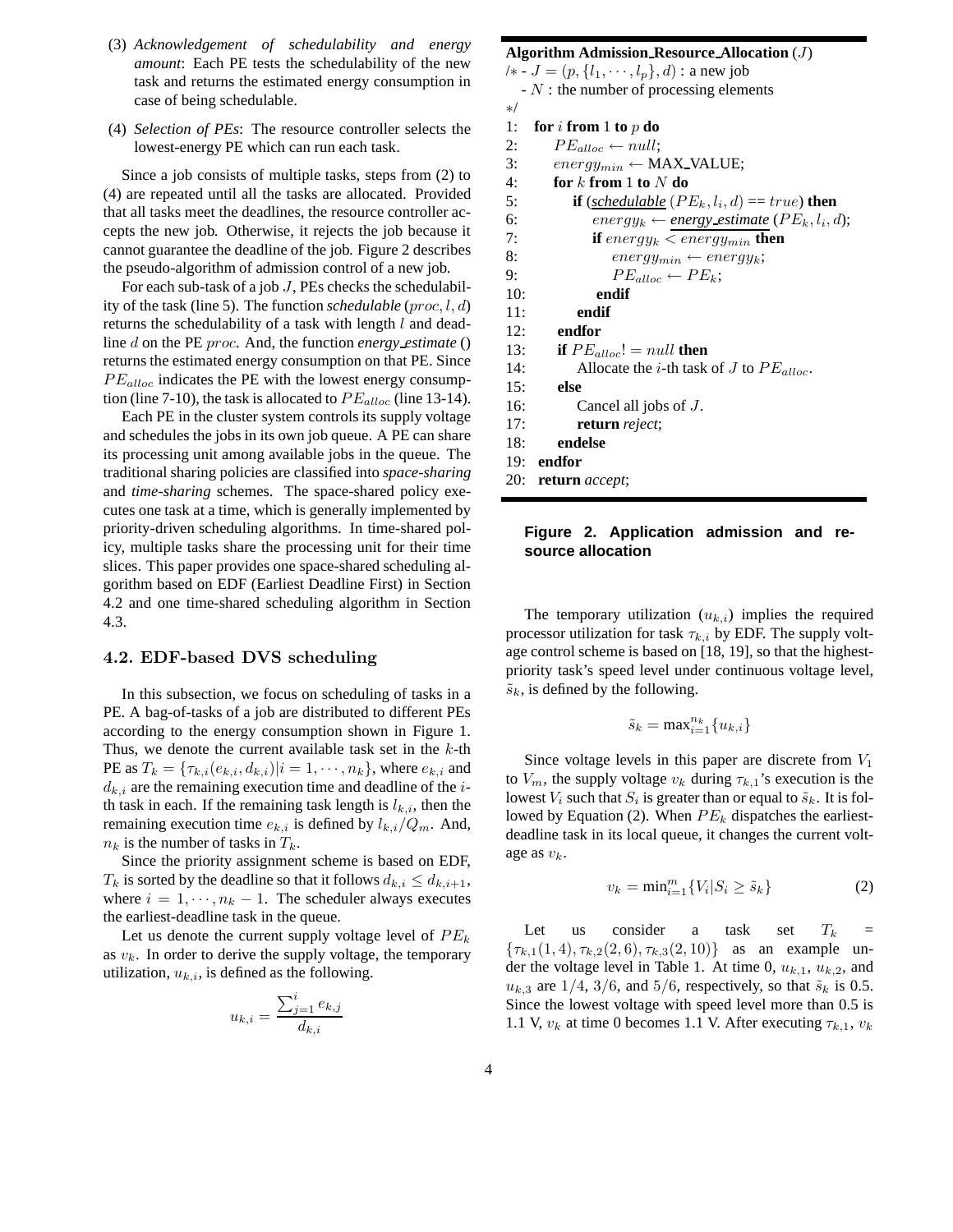

**Figure 3. An example of DVS-based EDF scheduling**

**Algorithm schedulable\_EDF** ( $PE_k, l, d$ )  $/* - l$ : the length of a task - d : the deadline of a task ∗/  $T_{k'} \leftarrow T_k \cup \{(l/Q_m, d)\};$ Sort  $T_{k'}$  in the order of deadline. **for** i **from** 1 **to**  $n_k + 1$  **do**  $u_{k',i} \leftarrow \frac{\sum_{j=1}^{i} e_{k',j}}{d_{i,t}}$  $\frac{1}{d_{k',i}}$ ; **if**  $u_{k',i} > 1$  **then return** *false*; **endfor return** *true*;

### **Figure 4. Schedulability test for EDF**

at time 10/6 can be obtained similarly. Figure 3 shows the scheduling result of the task set until time 10.

In the algorithm of Figure 2, two functions are to be defined for schedulability test and energy estimation. Figure 4 shows the schedulability test algorithm based on EDF. When the temporary utilization of  $\tau_{k,i}$  is greater than one, it cannot be scheduled by EDF. As shown in Figure 5, the energy estimation is calculated by the increased amount of energy consumption by a new task. In the function *energy consumption* of Figure 5,  $e_i$  and  $d_i$  are the remaining execution time and deadline of the  $j$ -th task in  $T$ .

### 4.3. Proportional Share-based DVS scheduling

The proportional share-based scheduling scheme provides tasks with the resource in proportion to each task's weight. Each task in  $PE_k$  should be given at least  $e_{k,i}/d_{k,i}$ amount of processor utilization under the maximum clock speed in order to guarantee tasks' deadlines. Thus, we propose an adaptive proportional share scheduling that guarantees the minimum required proportion of each task.

The supply voltage of a processor is kept as low as re-

### **Algorithm energy estimate EDF**  $(PE_k, l, d)$

 $/* - l$ : the length of a task  $-d$ : the deadline of a task ∗/  $E_{current} \leftarrow energy consumption (T_k, n_k);$  $T_{k'} \leftarrow T_k \cup \{(l/Q_m, d)\};$  $E_{new} \leftarrow energy_{consumption}(T_{k'}, n_{k}+1);$ **return**  $(E_{new} - E_{current});$ 

### **function energy consumption**  $(T, n)$

 $/*$  -  $T$  : a task set  $- n$  : the number of tasks -  $t_{current}$  : the current time ∗/  $Energy \leftarrow 0;$  $time \leftarrow t_{current};$ **for** i **from** 1 **to** n **do for**  $j$  **from**  $i$  **to**  $n$  **do**  $u_j \leftarrow \frac{\sum_{k=1}^j e_k}{d_j};$  $\tilde{s} \leftarrow \max_{j=i}^{n} \{u_j\};$  $v \leftarrow \min_{j=1}^{\tilde{m}} \{V_j | S_j \geq \tilde{s}\};$  $s \leftarrow \min_{j=1}^{m} \{ S_j | S_j \geq \tilde{s} \};$  $Energy \leftarrow Energy + \alpha v^2 e_i Q_m;$  $time \leftarrow time + e_i/s;$ **for** j **from** i **to** n **do**  $d_j \leftarrow d_j - e_i/s;$ **endfor return** *Energy*;

### **Figure 5. Energy estimation for EDF**

quired to meet tasks' deadlines. Let us consider a task set  $T_k$  of  $PE_k$  in the system. Since each task  $\tau_{k,i}$  requires  $e_{k,i}/d_{k,i}$  during its execution time, the required utilization of the task set is  $\sum e_{k,i}/d_{k,i}$ . Thus, the speed level under continuous voltage control,  $\tilde{s}_k$ , is defined by  $\sum e_{k,i}/d_{k,i}$ . And, the supply voltage level is the lowest voltage of which speed level is larger than or equal to  $\sum e_{k,i}/d_{k,i}$ , as shown in Equation (2).

Under the current voltage level  $v_k$ , the share amount of each task  $\tau_{k,i}$  should be defined. We denote the share amount of  $\tau_{k,i}$  as  $share_{k,i}$ . If the corresponding speed level of  $v_k$  is  $s_k$ , each task's share amount is defined by Equation (3). As shown in Equation (3), the utilization of each task is at least  $e_{k,i}/d_{k,i}$ . For the remaining processor utilization  $s_k - \sum e_{k,i}/d_{k,i}$  is distributed according to each task's weight  $e_{k,i}/d_{k,i}$ .

$$
share_{k,i} = \frac{1}{s_k} \left\{ \frac{e_{k,i}}{d_{k,i}} + (s_k - \sum_{j=1}^{n_k} \frac{e_{k,j}}{d_{k,j}}) \cdot \frac{e_{k,i}/d_{k,i}}{\sum_{j=1}^{n_k} \frac{e_{k,j}}{d_{k,j}}} \right\}
$$
(3)

Figure 6 shows the scheduling results of the same example  $T_k = \{\tau_{k,1}(1,4), \tau_{k,2}(2,6), \tau_{k,3}(2,10)\}\$ in Section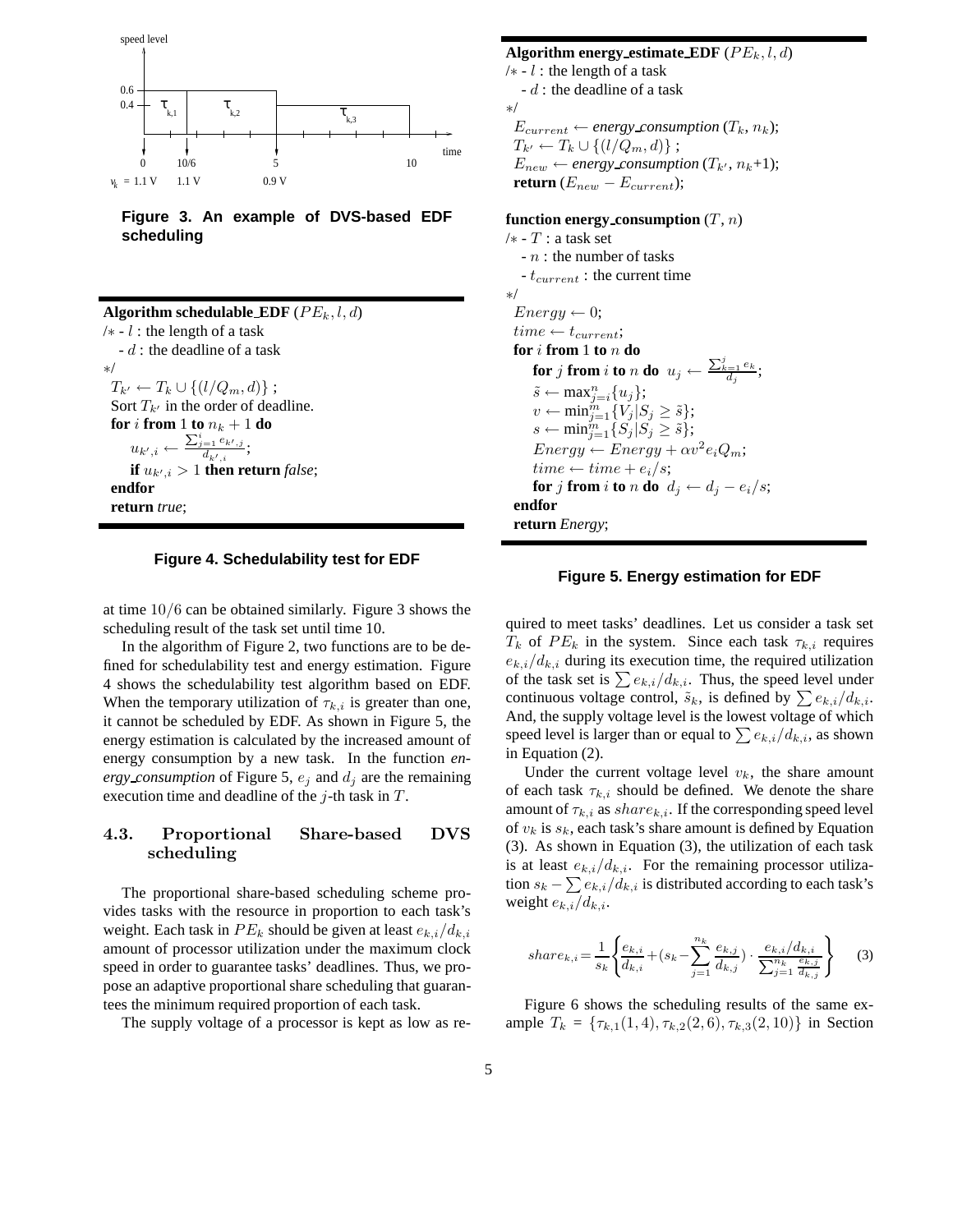

**Figure 6. An example of DVS-based proportional share scheduling**



**Figure 7. Job acceptance ratio**

4.2. Schedulability test and energy estimation for the proportional share scheduling algorithm are similar to those of EDF, as shown in Figure 4 and 5. The schedulability condition is that the summation of  $e_{k,i}/d_{k,i}$  should be less than or equal to one. In order to calculate the energy consumption of a given task set, execution time of each task can be obtained based on  $share_{k,i}$ . And, the energy consumption of each task is defined in proportion to the share amount.

### **5. Simulation Results**

In this section, we present simulation results of the proposed DVS-based cluster scheduling algorithms using the GridSim toolkit [26, 27]. Since the current GridSim toolkit does not support for power-aware simulations, we additionally developed DVS-related functions in the resource site of the GridSim toolkit. Thus, each processing element has an ability to adjust its supply voltage and clock speed. We create a cluster system with 32 DVS-enabled processors. Each processor is modeled with Athlon-64, so that the operating points of the processor are shown in Table 2. The performance of the processor at 2GHz is assumed to be 10,000 MIPS. The processing performance under lower frequency

**Table 2. Operating points of simulated processor**

| Frequency | Voltage | <b>MIPS</b> | <b>Relative Speed</b> |
|-----------|---------|-------------|-----------------------|
| $0.8$ GHz | 0.9V    | 4,000       | 0.4                   |
| $1.0$ GHz | 1.0V    | 5,000       | 0.5                   |
| $1.2$ GHz | 1.1V    | 6,000       | 0.6                   |
| $1.4$ GHz | 1.2V    | 7,000       | 0.7                   |
| $1.6$ GHz | 1.3V    | 8,000       | 0.8                   |
| $1.8$ GHz | 1.4V    | 9,000       | 0.9                   |
| $2.0$ GHz | 1.5V    | 10,000      | 1.0                   |

is in proportion to the relative clock speed, as shown in Table 2.

We simulate two proposed DVS-based cluster scheduling algorithms of EDF and proportional share, which are denoted as **EDF-DVS** and **EDF-PShare**, respectively. For the performance comparison, we also simulate each scheduling algorithm under static voltage levels: one at the lowest supply voltage  $(=0.9 \text{ V})$  and the other at the highest supply voltage  $(=1.5V)$ .

In the simulations, we generate 1000 bag-of-tasks jobs. The number of tasks in a job is randomly selected from 2 and 32. The length of a task is in range from 600 MIs to 7,200 MIs. The job deadline is selected from 20% to 100% more than the average execution time on the processor at 1.4 GHz. The inter-arrival time between two consecutive jobs follows a Poisson distribution. In the simulations, we vary the mean time of the inter-arrival time from 2 minutes to 8 minutes.

The job acceptance ratio in Figure 7 indicates how many jobs are accepted and meet their deadlines. The proposed DVS-enabled schemes show high job acceptance ratio. Since **EDF-1.5V** always executes processors at the maximum clock speed, it shows the highest acceptance ratio with the highest energy consumption, as shown in Figure 8.

Figure 8 shows the average energy consumption per accepted task in the simulations. **EDF-1.5V** and **PShare-1.5V** consume large amount of energy because they fix the supply voltage with 1.5V. On the contrary, **EDF-0.9** and **PShare-0.9V** show lower energy consumption. However, they show poor job acceptance ratio less than 40% even under low overloaded condition, as shown in Figure 7. The proposed DVS schemes consume less energy compared to 1.5V-static schemes and show similar acceptance ratio.

Table 3 shows performance comparison between DVS and 1.5V-static schemes in terms of success ratio and en-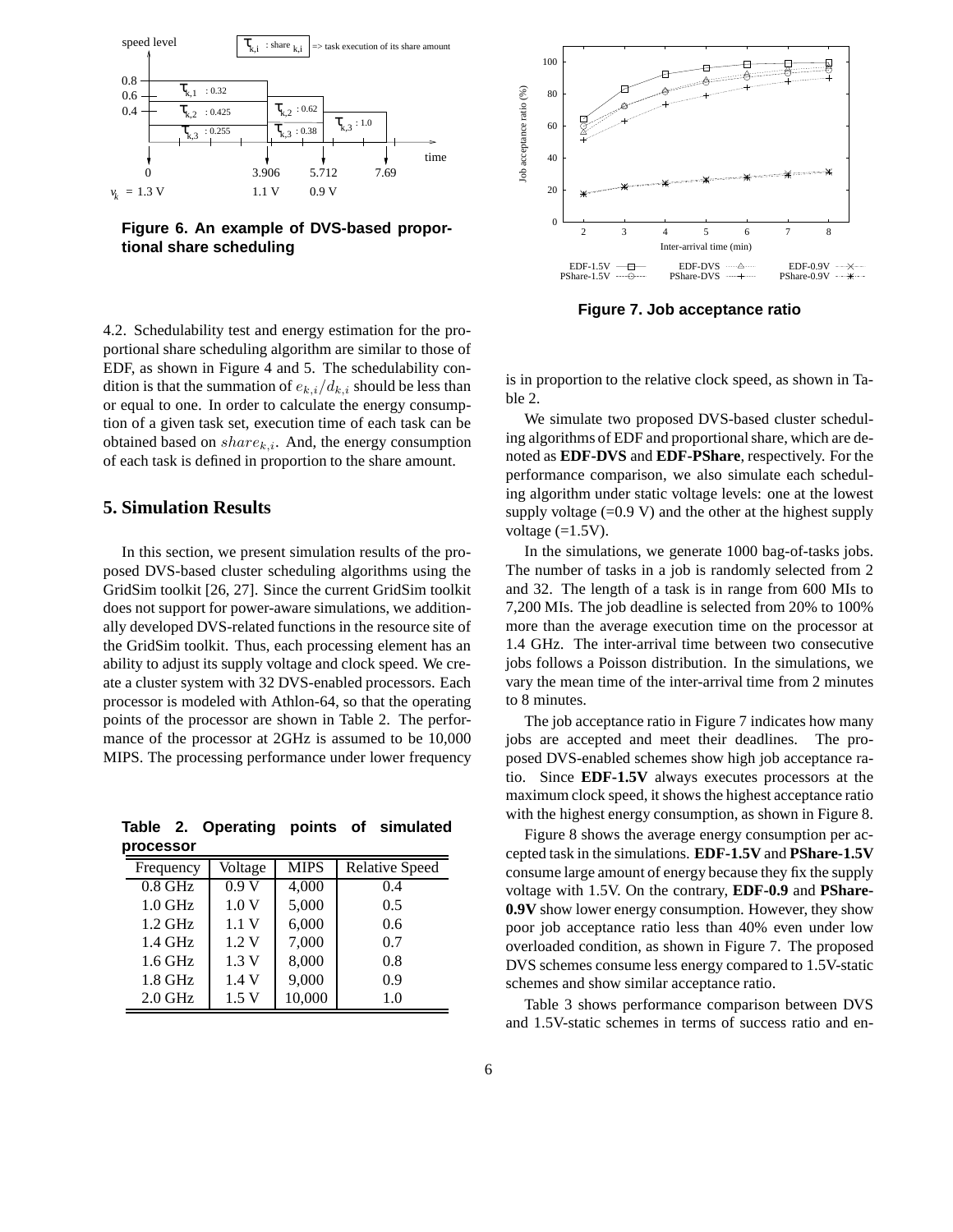

**Figure 8. Energy consumption normalized to EDF-1.5V at inter-arrival time of 2 mins.**



**Figure 9. Normalized performance of EDF**



**Figure 10. Normalized performance of PShare**

# ergy consumption. The improvement in energy reduction always shows more than degradation of acceptance ratio. As the system load becomes low, more improvement in energy saving is achieved and little loss of acceptance ratio is shown.

|         |            | <b>EDF-DVS</b>          | <b>PShare-DVS</b> |             |
|---------|------------|-------------------------|-------------------|-------------|
| Inter-  |            | VS                      | VS                |             |
| arrival | $EDF-1.5V$ |                         | PShare-1.5V       |             |
| time    | Energy     | Acceptance              | Energy            | Acceptance  |
| (min)   | Reduction  | Degradation   Reduction |                   | Degradation |
|         | (% )       | (% )                    | (% )              | (% )        |
| 2       | 13.6       | 13.3                    | 33.8              | 14.3        |
| 3       | 21.3       | 13.0                    | 34.4              | 12.8        |
| 4       | 31.2       | 11.2                    | 36.3              | 9.7         |
| 5       | 34.4       | 7.9                     | 38.8              | 9.5         |
| 6       | 38.6       | 6.3                     | 42.8              | 7.0         |
| 7       | 41.5       | 4.0                     | 43.7              | 5.6         |
| 8       | 44.3       | 2.7                     | 45.2              | 5.2         |

**Table 3. Normalized performance of DVS**

Next, we vary the number of supply voltage levels in order to analyze the impact of granularity of controllable voltage levels. The number of voltages is changed from 1 to 13 based on Table 2. The inter-arrival time between two consecutive jobs are generated by a Poisson distribution with a mean of 5 minutes. When the number is one, it is the same as **EDF-1.5V** in Figure 7. Figure 9 and Figure 10 show normalized performance of EDF and proportional share, respectively. Energy consumption of DVS scheme decreases as the number of controllable voltages increases. Fine-grained voltage level can reduce more energy consumption with a little degradation of acceptance ratio.

# **6. Conclusions**

As recent processors support multiple supply voltage levels, power-aware cluster systems are easily built with commodity processors. Power-aware scheduling of applications on DVS-enabled cluster systems can reduce much energy consumption, which decrease the operational cost and increases the system reliability. In this paper, we proposed power-aware scheduling algorithms for bag-of-tasks applications with deadline constraints on DVS-enabled cluster systems. The proposed scheduling algorithms select appropriate supply voltages of processing elements to minimize energy consumption.

Two DVS scheduling algorithms were considered: one for space-shared policy and the other for time-shared policy. Simulation results show that both DVS schemes reduce much energy consumption with little degradation of dead